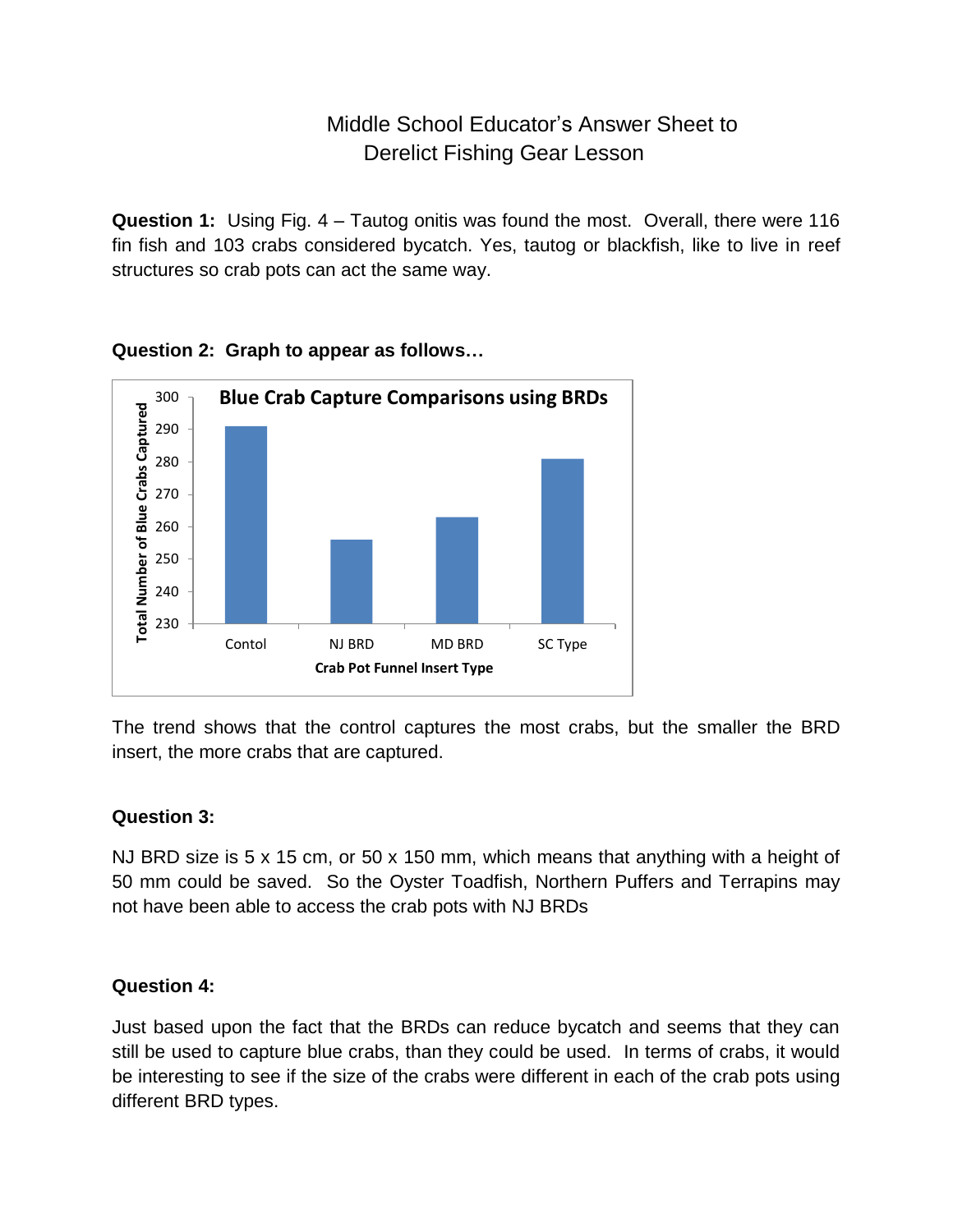### High School Educator's Answer Sheet to Derelict Fishing Gear Lesson

**Question 1:** Using Table 1, it seems that all of the species, except the flounder could have been kept out of the crab pots using either NJ or MD size BRDs. NJ BRDs are 5 x 15 cm (50 x 150 mm) and MD, 4.5 x 12 cm (45 x 120 cm), so the Oyster Toadfish, N. Puffers and Terrapins could have been kept from entering the crab pot.

**Question 2:** It seems that there were more red areas, commercial crab pots in the northern area and it looked like more green areas in the southern area along the Waretown shoreline. However, it seems that there is an overall equal amount of red and green areas along the Barnegat Bay shoreline.

**Question 3:** It seems that the rebar frame may make the commercial crab pots more stable and the line seems thicker and at the bottom. The recreational crab pots seem to not have as much weight. Thus the commercial crab pot seems to be more stable.

**Question 4:** There seems to be a trend after with the BRDs in that the smaller BRDs seem to capture the most blue crabs; however the control, without the BRDs, captured the most blue crabs overall that makes this trend less predictable.